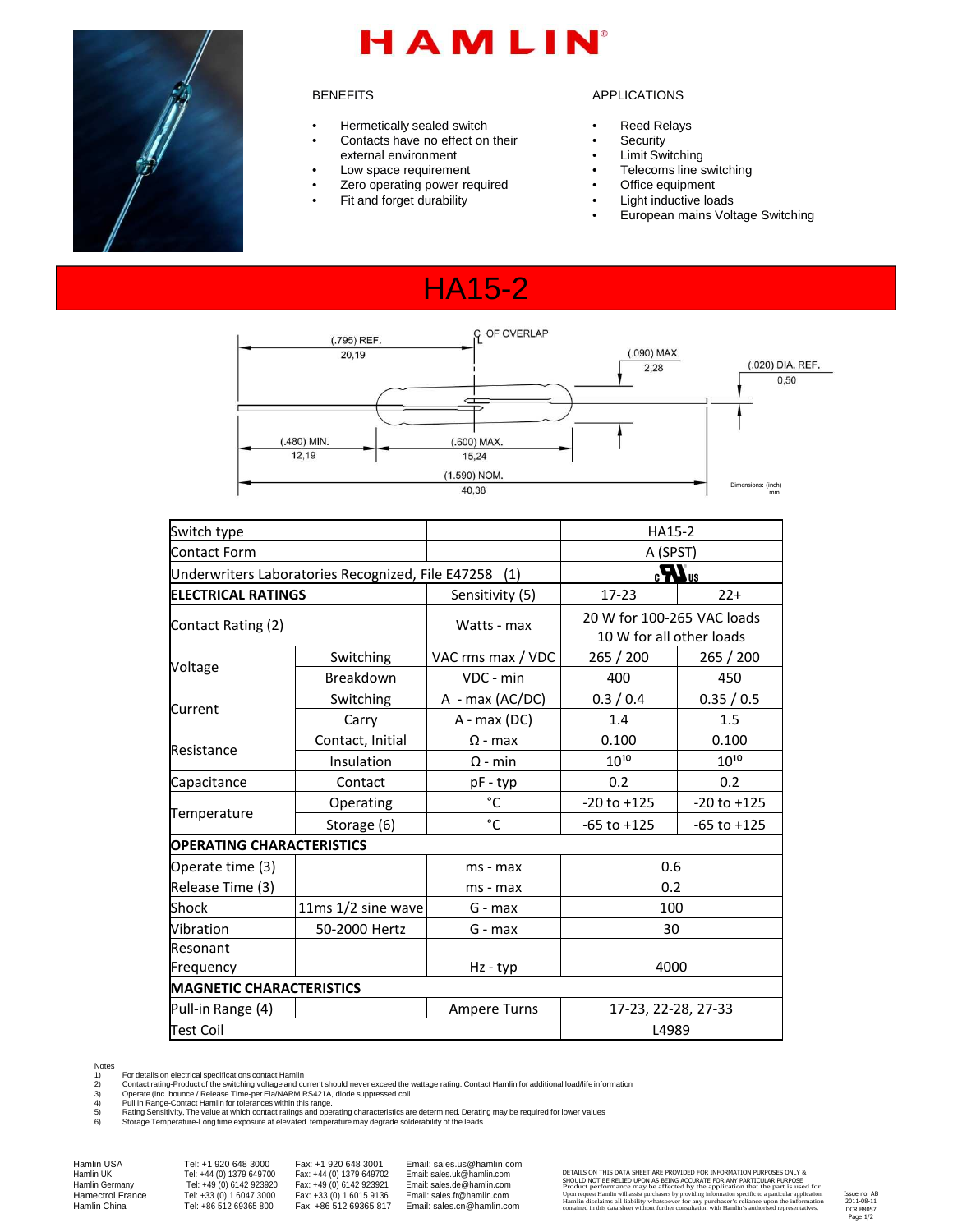

# HAMLIN

## HA15-2

#### PI vs DO BREAKDOWN VOLTAGE



### TYPICAL LIFE TEST RESULTS

| Voltage    | 10 VDC          | 24VDC           | 25VDC              | 120VAC Relay    | 250VAC           |
|------------|-----------------|-----------------|--------------------|-----------------|------------------|
| Current    | 1 mA            | $10 \text{ mA}$ | 250 <sub>m</sub> A | $20 \text{ mA}$ | 10 <sub>mA</sub> |
| Pull-In AT | 20              | 20              |                    | 15              | 20               |
| Life       | $1 \times 10^8$ | $1 \times 10^7$ | $50 \times 10^6$   | $2 \times 10^6$ | $5 \times 10^6$  |

Life test notes:-

Each operation monitored for failure to open or close.

15-20 samples each test.

End of life criteria: >10% failure.

Results may vary with such factors as pull-in, circuit reactance or drive method.

Hamlin USA Tel: +1 920 648 3000 Fax: +1 920 648 3001 Email: sales.us@hamlin.com

Hamlin UK Tel: +44 (0) 1379 649700 Fax: +44 (0) 1379 649702 Email: sales.uk@hamlin.com<br>
Hamlin Germany Tel: +49 (0) 6142 923920 Fax: +49 (0) 6142 923921 Email: sales.de@hamlin.com<br>
Hamectrol France Tel: +33 (0) 1 6047 3000 Hamlin Germany Tel: +49 (0) 6142 923920 Fax: +49 (0) 6142 923921 Email: sales.de@hamlin.com Hamectrol France Tel: +33 (0) 1 6047 3000 Fax: +33 (0) 1 6015 9136 Email: sales.fr@hamlin.com Hamlin China Tel: +86 21 68062833 Fax: +86 21 62424802 Email: sales.cn@hamlin.com

DETAILS ON THIS DATA SHEET ARE PROVIDED FOR INFORMATION PURPOSES ONLY & SHOULD NOT BE RELIED UPON AS BEING ACCURATE FOR ANY PARTICULAR PURPOSE<br>Product performance may be affected by the application that the part is used for.<br>Upon request Hamlin will assist purchasers by providing information s